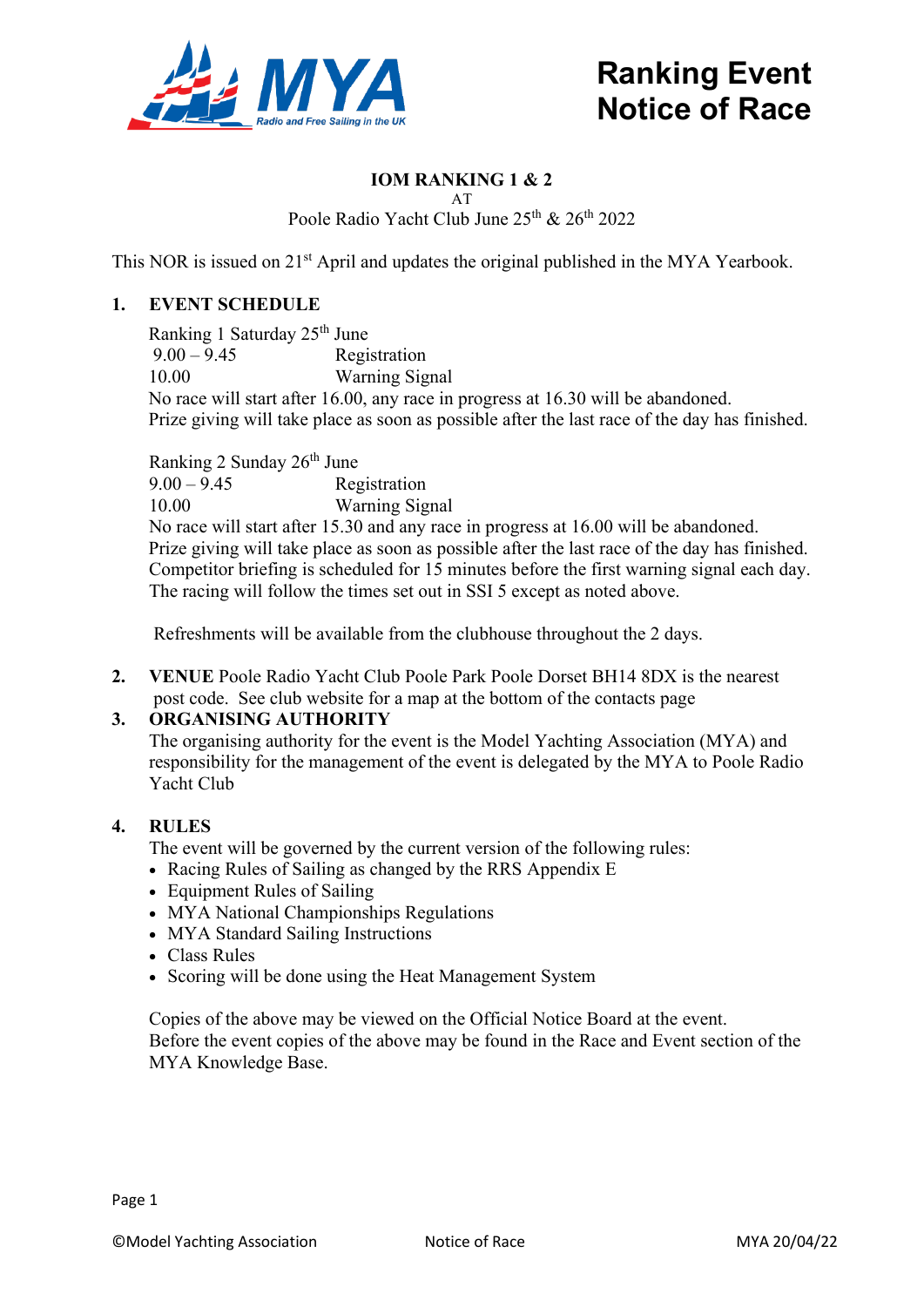

# **Ranking Event Notice of Race**

# **5. REGISTRATION**

The following shall be presented to the Race Committee at the time requested during the event:

- valid class certificate for the boat to be raced
- if applicable, the owner's valid personal sail number certificate
- MYA membership card
- emergency contact details
- for foreign competitors, proof of membership of a club affiliated to their Delegated National Member of IRSA

If any of the above is not available at the event, but a competitor claims that they exist, the competitor shall sign a declaration to that effect and send a copy of the missing document to the Race Committee within seven days of the end of the event.

# **6. SCORING AND RACING SYSTEM**

Scoring and Racing System shall be as per Section 4.

# **7. MEASUREMENT**

The Race Committee may direct that boats in the event shall be check measured. Random spot checks may be conducted throughout the duration of the event.

#### **8. FREQUENCIES**

Permitted frequencies are 27 MHz, 40 MHz and 2.4 GHz For frequency bands other than 2.4GHz, a minimum of five (5) frequencies shall be stated on the entry form and be available at the event.

#### **9. PROTESTS**

A protest committee will be appointed by the Race Committee to hear any protests arising from the event and may comprise competitors not involved in the incident.

#### **10. ENTRIES & ELIGIBILITY**

Entry is open to all MYA members and is also open to members of foreign clubs affiliated to a Delegated National Member of IRSA

The number of entries shall be limited by the provisions of the Heat Management System (HMS) to 84 helms.

Entries shall be made before the closing date for entries,  $20<sup>th</sup>$  June 2022 as follows:

- Online, using the on-line entry system via the MYA website.
- By e-mail attaching a completed event entry form.
- By post sending a copy of the form in the MYA Yearbook
- Entry forms are also available on the club web site [www.pryc.co.uk](http://www.pryc.co.uk/)

The contact for Entries is: P. Wiles 1 Courtenay Road Poole BH14 0HD Tel 01202 744101 [peter.wiles4@ntlworld.com](mailto:peter.wiles4@ntlworld.com)

After the closing date late entries may be accepted at the discretion of the organising authority and shall incur an additional late entry fee.

Page 2